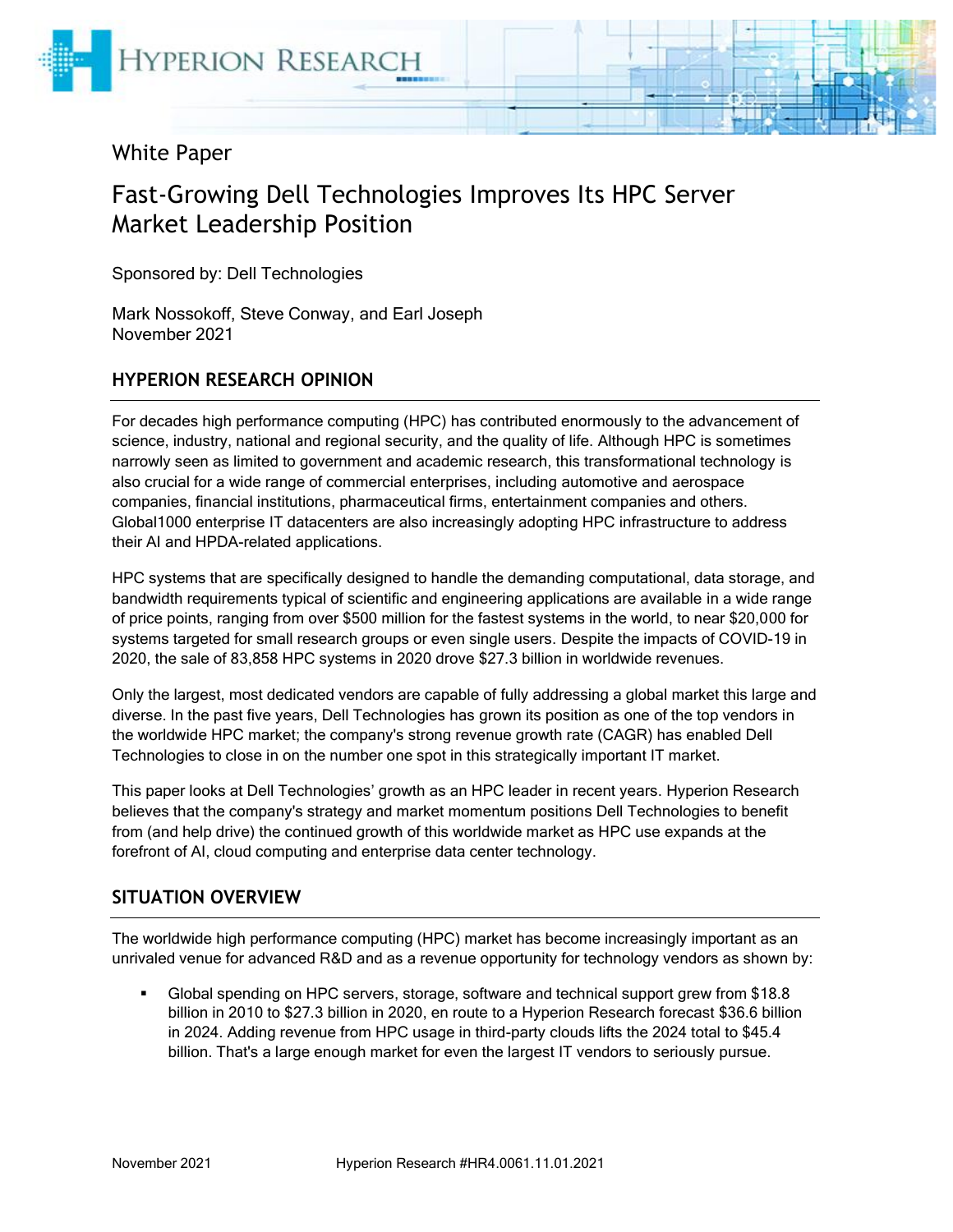- **•** The market's steady growth is heavily related to HPC's ability to enable innovation in science, engineering and, more recently, data science. Of the \$19.9 billion that Hyperion Research projects will be spent on HPC server systems alone in 2025, \$6.2 billion will be for systems used primarily for data-intensive work such as AI and HPDA.
	- HPC is nearly indispensable today at the forefront of AI R&D for economically important, emerging use cases including automated driving, precision medicine, Smart City development, Internet of Things, edge computing and more. Developments in the HPCenabled AI market foretell the future direction of the mainstream AI market.
- **•** Yet another factor contributing to the forecast growth of the global HPC market is the movement of this transformational technology into new-to-HPC environments, especially thirdparty clouds and enterprise data centers.
	- Recent Hyperion Research studies indicate that about 20% of all HPC workloads were being run in external clouds, double the percentage of just a few years prior.
	- **.** In a recent Hyperion Research study, 36% of respondents said they have integrated HPC systems into their enterprise data centers to accelerate challenging business operations such as business intelligence, fraud detection and sales analysis. Half of these users were first-time adopters of HPC.

Given the HPC market's strategic importance and impressive growth, it's no wonder the market has attracted many new vendors and became increasingly competitive. To be a leader in this expanding, increasingly heterogeneous global market requires an astute vision and strategy, a comprehensive portfolio of products and an array of talented personnel.

This paper profiles Dell Technologies' growing presence as a market leader in the worldwide HPC market.

# **DELL TECHNOLOGIES GROWING HPC LEADERSHIP OVER THE YEARS**

Dell Technologies has long been one of the world's leading providers of HPC server systems, with a strong combination of capable hardware/software configurations and a proven range of technical support for key HPC applications sectors.

The company's healthy revenue growth rate in recent years has enabled Dell Technologies to close in on the number one spot. In 2012, Dell Technologies was the number three player in this high-growth market, selling \$1.5 billion worth of HPC server systems. In 2019, Dell's industry-leading 8.7% CAGR (2012-2019) moved the company into the number two position worldwide, with 22% of the global HPC server market revenues, with sales worth more than \$3.0 billion.

Dell's growth has been even more impressive in the highly competitive supercomputers segment, defined by Hyperion Research as HPC systems sold for \$500,000 and more. In 2012, the company recorded modest sales of \$199 million in this critical segment. By 2019, Dell's Technologies supercomputer segment sales had quintupled to about \$1.0 billion, representing a CAGR of 16.7% (2012-2019). Dell also had 16 installations on the June 2021 version of the TOP500 list [\(http://www.top500.org/\)](http://www.top500.org/) of the world's most powerful supercomputers.

Dell's increasing HPC leadership can also be seen in the upper ranks of HPC performance. On the most recent TOP500 list, Dell provided two of the top ten most powerful HPC systems in the world, including the number-nine-ranked HPC with a theoretical peak performance of over 51 petaflops, installed at Italian global energy company ENI, and the number ten system, Frontera, with a theoretical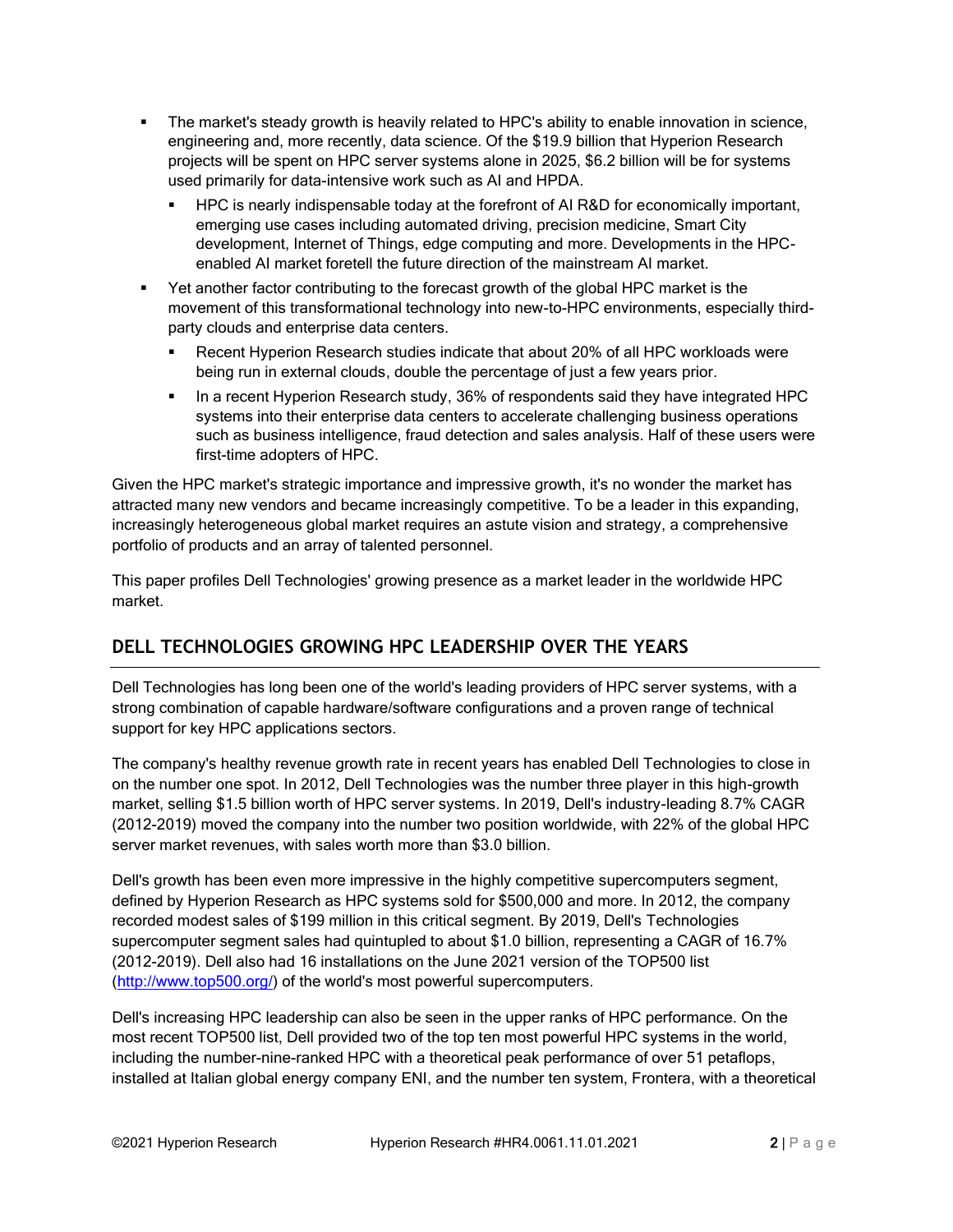peak performance of over 38 petaflops, installed at the Texas Advanced Computing Center at the University of Texas-Austin.

Recognizing the fact that not all enterprises require the level of performance delivered by the TOP500 leadership machines, nor do many have the required budgets, Dell Technologies is delivering HPC on demand capabilities. Partnering with several cloud service providers, Dell Technologies' HPC solutions are available as needed in a pay-as-you-go business model to support burst capabilities, proofs of concept, test/dev environments, as well as full production workloads.

In addition to the company's demonstrated capabilities in HPC hardware, Dell Technologies has deep expertise in scientific and engineering domains important to HPC users. This allows the company to conduct peer-to-peer selling and support customers across a wide range of critical HPC application areas including:

- Healthcare and Life Sciences, such as in precision medicine transformation to accelerate timeto-insight and reduce lengthy technology implementations, as well as provide innovative healthcare solutions that securely connect clinical teams and patients.
- Manufacturing practices that tap into advances in AI, edge computing, and data analytics to speed up manufacturing processes and increase throughput and reliability.
- Oil and Gas exploration and simulation capabilities designed to reduce costs by enabling more comprehensive, accurate, and detailed visualizations and surveys, increase overall productivity to further improve data-driven decision making capabilities, and handle large datasets and time-critical computing processes.
- Digital Cities capabilities aimed at improving government support through integrated command and control while transforming the strategic planning process and enabling more efficient resource allocation as well as support improved E-Government services through integrated citizen services built on effective aggregation of data generated from multiple sources, formats and protocols onto a single common data platform.

#### **DELL TECHNOLOGIES HPC AND AI SOLUTIONS**

Dell reports that customers have experienced multiple successes from deploying Dell Technology HPC and AI solutions, including these examples:

- Mastercard® is using AI to protect its customers from fraud.
- Caterpillar<sup>®</sup> is applying AI autonomous mining vehicles for safety.
- Taboola® is making billions of content recommendations daily.
- AeroFarms® is using image recognition and classification to adjust nutrients, light and other factors to improve crop yield, taste, and texture.
- Medivis<sup>®</sup> is utilizing holographic imaging for precision surgery.
- Zenuity® is improving the safety of autonomous driving.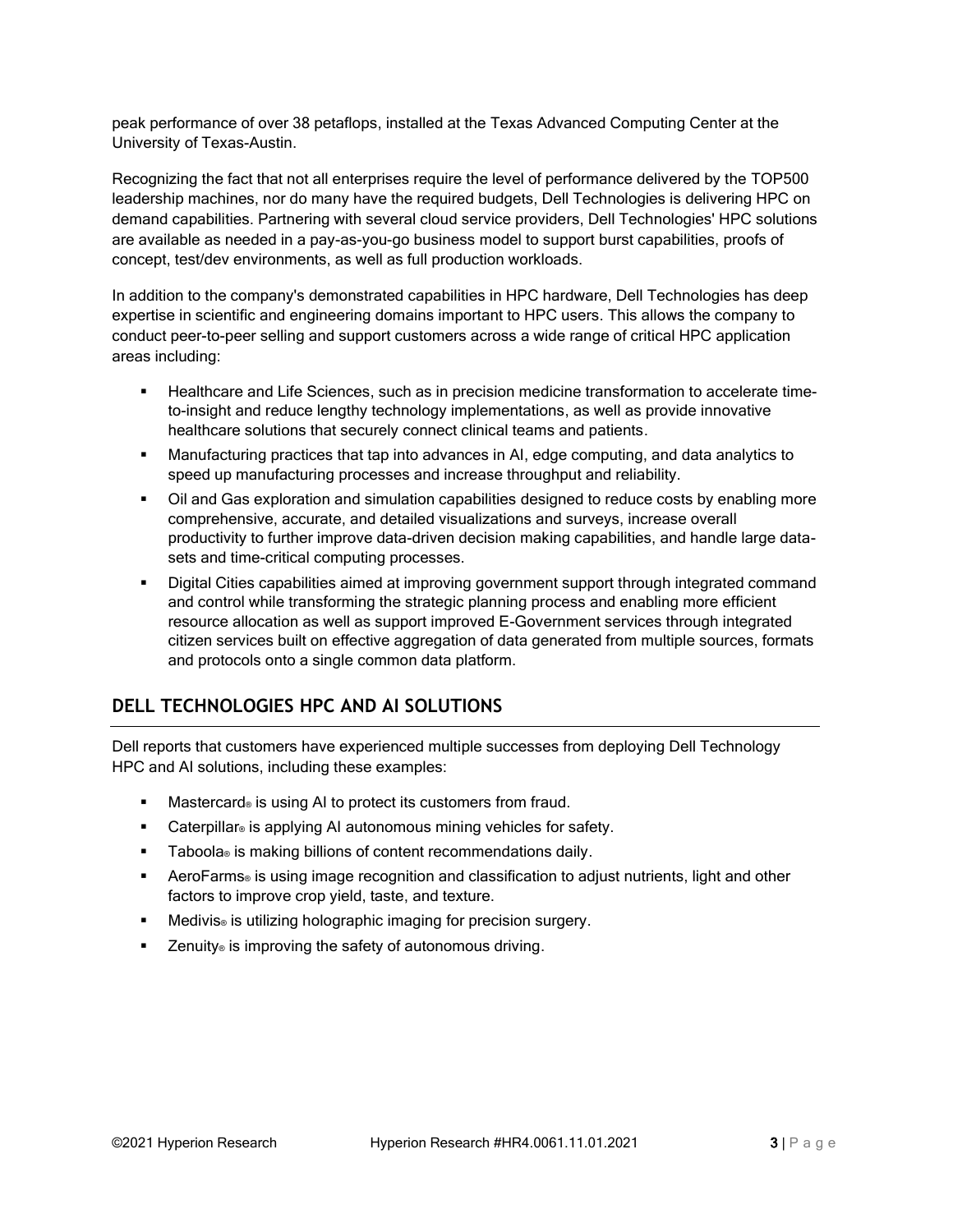## *Verne Global*

Many users are turning to the cloud to run their HPC workloads. Powerful, agile, and efficient environments are required to support their increasingly complex applications. Many also prefer to employ regional cloud service providers (CSPs) and are increasing the priority of sustainable and energy efficient infrastructure.

Verne Global, recently acquired by Digital 9 Infrastructure plc, an HPC-as-a-service CSP, enables its customers to quickly deploy and scale their HPC infrastructure with a 100% energy renewable datacenter in Iceland. Working with Dell Technologies, they are able to provide their users with the high-performance computing, networking, and storage infrastructure required to satisfy the demanding needs of increasingly data-intensive workloads.

# *Translational Genomics Research Institute (TGen)*

Biosciences in general and genomics in particular has been the tip of the spear in leveraging AI and applying training and inferencing techniques to develop the life-changing field of precision medicine. Benefiting researchers and patients alike, precision medicine enables rapid diagnosis of complex symptoms and creating treatments unique to each individual patient. The Translational Genomics Research Institute (TGen) has partnered with Dell Technologies as a prime example of furthering precision medicine advancements by applying HPC-enabled AI infrastructure to cancer, neurological disorder, infectious disease and rare childhood disorder research.

Capturing, retrieving, analyzing, managing and securely processing massive amounts of data requires intelligent systems that incorporate AI and machine learning to identify the proper and accurate diagnosis. The computation, storage and analytics of the Dell Technologies solution accelerates the baseline interrogation of the data enabling the researchers and specialists to provide finer analytics.

## *McLaren*

Achieving success on the professional racing circuit requires far more than having skilled drivers at the wheel. Traditional HPC modelling and simulation was, and still is, the predominant technique utilized to determine the optimum aerodynamics of the racecar. More advanced techniques are now being employed to support more precise simulations via digital twins of the entire racing environment (e.g., car, track, weather), capturing hundreds of thousands of edge datapoints from the car during practice runs, and allowing subsequent analysis to optimize race performance leveraging data analytics.

McLaren partnered with Dell Technologies to develop a unique high performance computing infrastructure deployed as an edge datacenter. In addition to optimizing racecar design, digital twin creating, and accurate data analytics, this collaboration also supported addressing new, tightened restrictions on racecar team spending and testing.

## *Dubai Electricity and Water Authority*

Once thought as futuristic, the concept of a "smart city" is developing into a reality. Dubai Electricity and Water Authority (DEWA) selected Dell Technologies as their foundational partner in supporting the Smart Dubai Initiative to make Dubai the smartest city in the world.

Managing energy consumption and utilization is a key element in developing a smart city. DEWA is working with Dell to: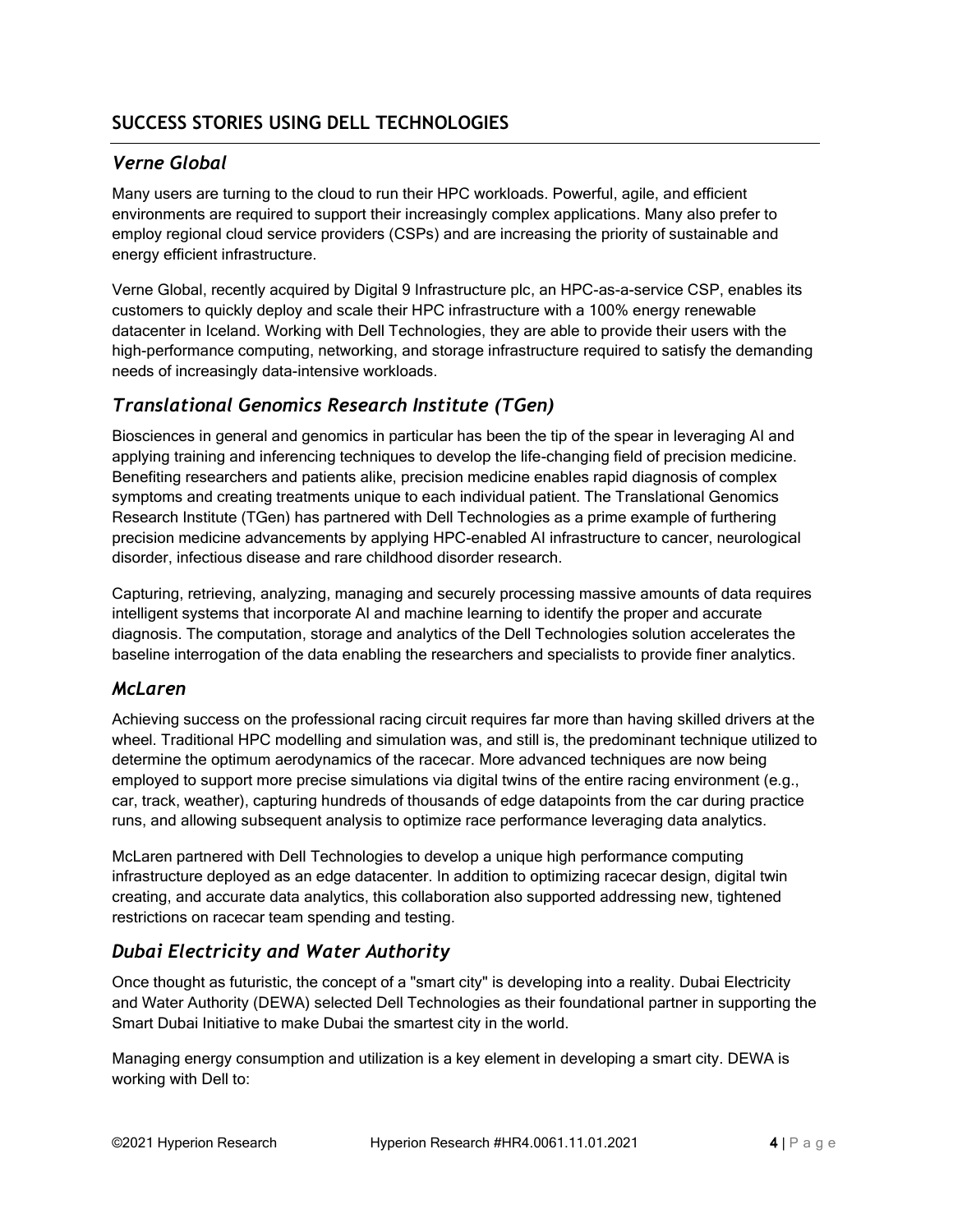- Apply IoT technologies to connect solar energy to houses and building
- **•** Create smart applications that use smart meters and grids that contribute to fast-service connection, predictive analytics for fast response, and for proper energy use rationing

DEWA is also leveraging Dell Technologies to store, manage and protect data generated from Rammas, DEWA's virtual robotic being deployed to learn and understand the needs of customers according to their enquiries.

Lastly, Dell Technologies is powering Moro, the UAE's digital hub. Moro will utilize essential functions of Dell's infrastructure such as cloud, security, machine learning, AI, big data and analytics, storage and servers to provide IT services to the public and private sectors within the UAE, including DEWA.

#### **DELL TECHNOLOGIES LEVERAGES ITS LEADERSHIP IN OTHER IT AREAS TO BOOST ITS HPC OFFERINGS**

Dell Technologies has many advanced technologies across multiple IT areas that it applies to support HPC. Most broadly, Dell is the number one branded provider in servers to the overall IT sector. According to IDC<sup>1</sup>, Dell represented approximately 21% of the overall branded server revenue share for the second quarter of 2021, approximately \$1B more than the second highest named vendor.

Dell's storage leadership stems from the integration of EMC's performant storage products and the Dell storage lineup of products. In 2CQ21, Dell led the OEM Storage Systems Market with \$1.9B in revenue, representing 26.8% of the market, more than double the share of the next nearest vendor.<sup>2</sup>

According to an ITBrand<sup>3</sup> annual survey that ranks networking vendors on a variety of categories, Dell Technologies was selected as the market leader for their open networking switch technology for the fifth time.

Additionally, Dell has a heritage in working directly with large, leading technology companies to develop custom racks and systems to satisfy their unique requirements. Technology developed and deployed from these engagements makes its way into Dell's HPC and mainstream product offerings. Examples include the PowerEdge C, DSS 8840, and Dell's line of Modular Data Centers.

1 IDC Worldwide Quarterly Enterprise Infrastructure Tracker ® , 2Q21 2 IDC's Worldwide Quarterly Enterprise Storage Systems Tracker ® , 2Q21 <sup>3</sup> <https://itbrandpulse.com/it-pros-vote-2019-networking-brand-leaders/>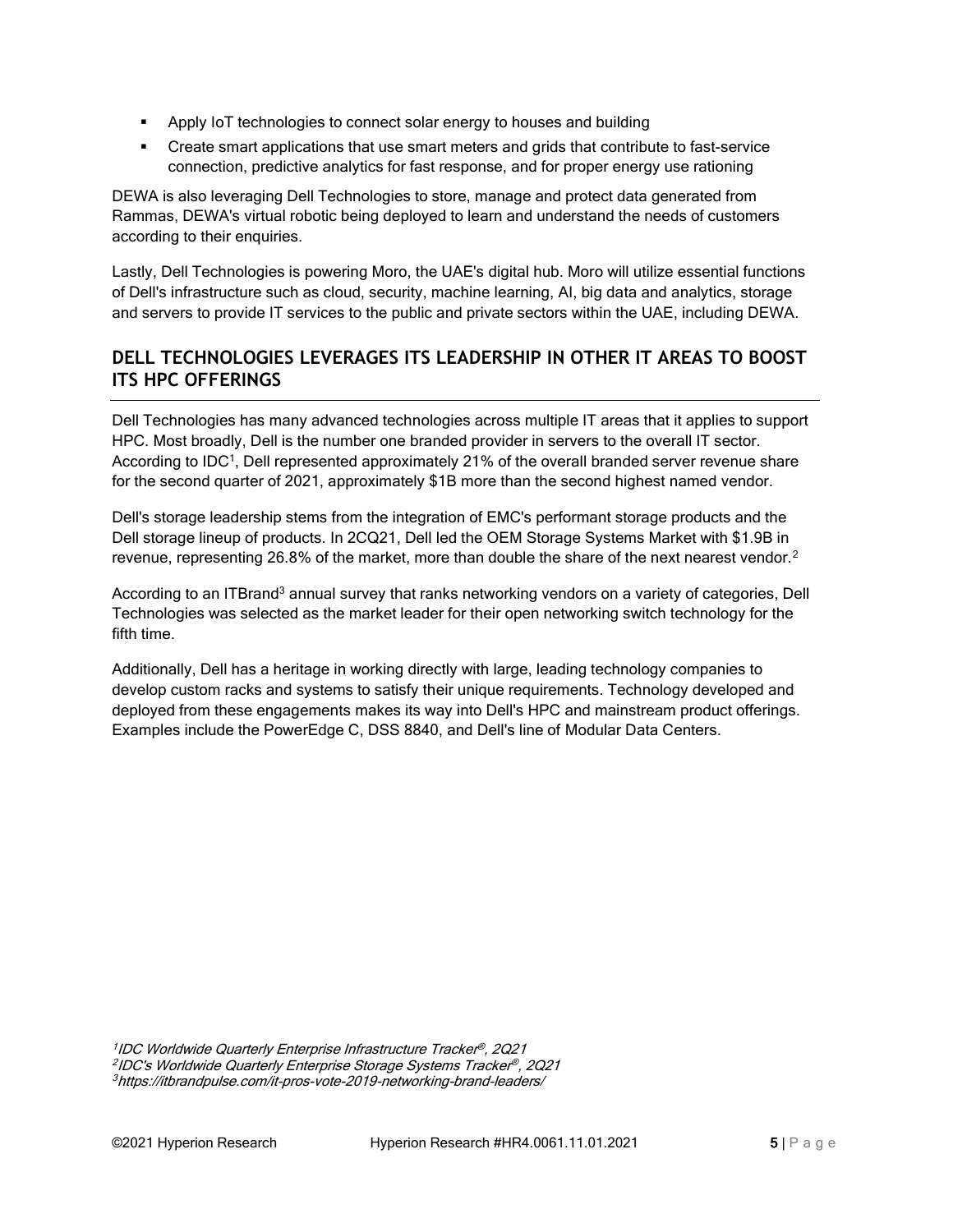#### **FUTURE OUTLOOK**

The worldwide HPC market is forecast to continue at a steady, healthy growth rate for the foreseeable future. Growth will be driven by organic expansion for established applications and new, economically important use cases in artificial intelligence (e.g., precision medicine, automated driving, smart cities and Internet of Things), cloud computing and enterprise data centers.

Thanks to their leading growth rate among major HPC vendors, Dell Technologies has been closing in on HPC market leadership in recent years. Equally important, the company is heavily involved in each of the significant new HPC use cases that present new revenue opportunities for capable vendors. Dell Technologies is one of only a few companies in the world with sufficient resources and proven determination to pursue the attractive HPC market in all of its growing diversity and across all price points, up to the world's most powerful supercomputers.

Dell Technologies' strategy and market momentum position the company well to benefit from (and help drive) the continued growth of this worldwide market as HPC use expands at the forefront of AI, cloud computing and enterprise data center technology.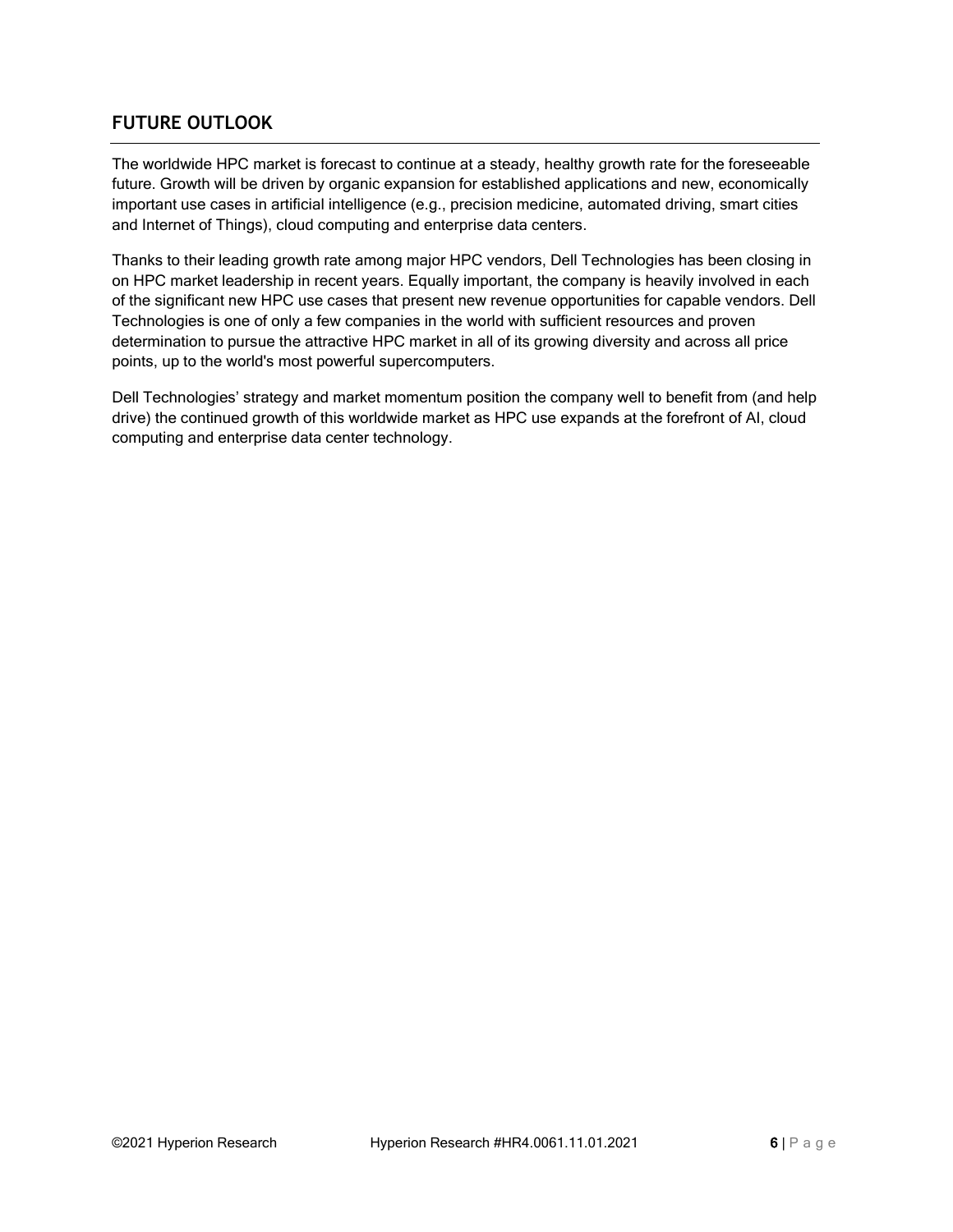#### **LEARN MORE**

- Dell Technologies Key Facts: [https://www.dellemc.com/en-me/collaterals/unauth/offering](https://www.dellemc.com/en-me/collaterals/unauth/offering-overview-documents/solutions/key_facts_about_dell_technologies.pdf)[overview-documents/solutions/key\\_facts\\_about\\_dell\\_technologies.pdf](https://www.dellemc.com/en-me/collaterals/unauth/offering-overview-documents/solutions/key_facts_about_dell_technologies.pdf)
- Dell Technologies solutions for HPCA and AI: [https://www.delltechnologies.com/en](https://www.delltechnologies.com/en-us/solutions/high-performance-computing/index.htm#scroll=off)[us/solutions/high-performance-computing/index.htm#scroll=off](https://www.delltechnologies.com/en-us/solutions/high-performance-computing/index.htm#scroll=off)
- Dell Technologies HPC on Demand: [https://www.delltechnologies.com/asset/en](https://www.delltechnologies.com/asset/en-us/products/ready-solutions/technical-support/hpc-on-demand-overview.pdf)[us/products/ready-solutions/technical-support/hpc-on-demand-overview.pdf](https://www.delltechnologies.com/asset/en-us/products/ready-solutions/technical-support/hpc-on-demand-overview.pdf)